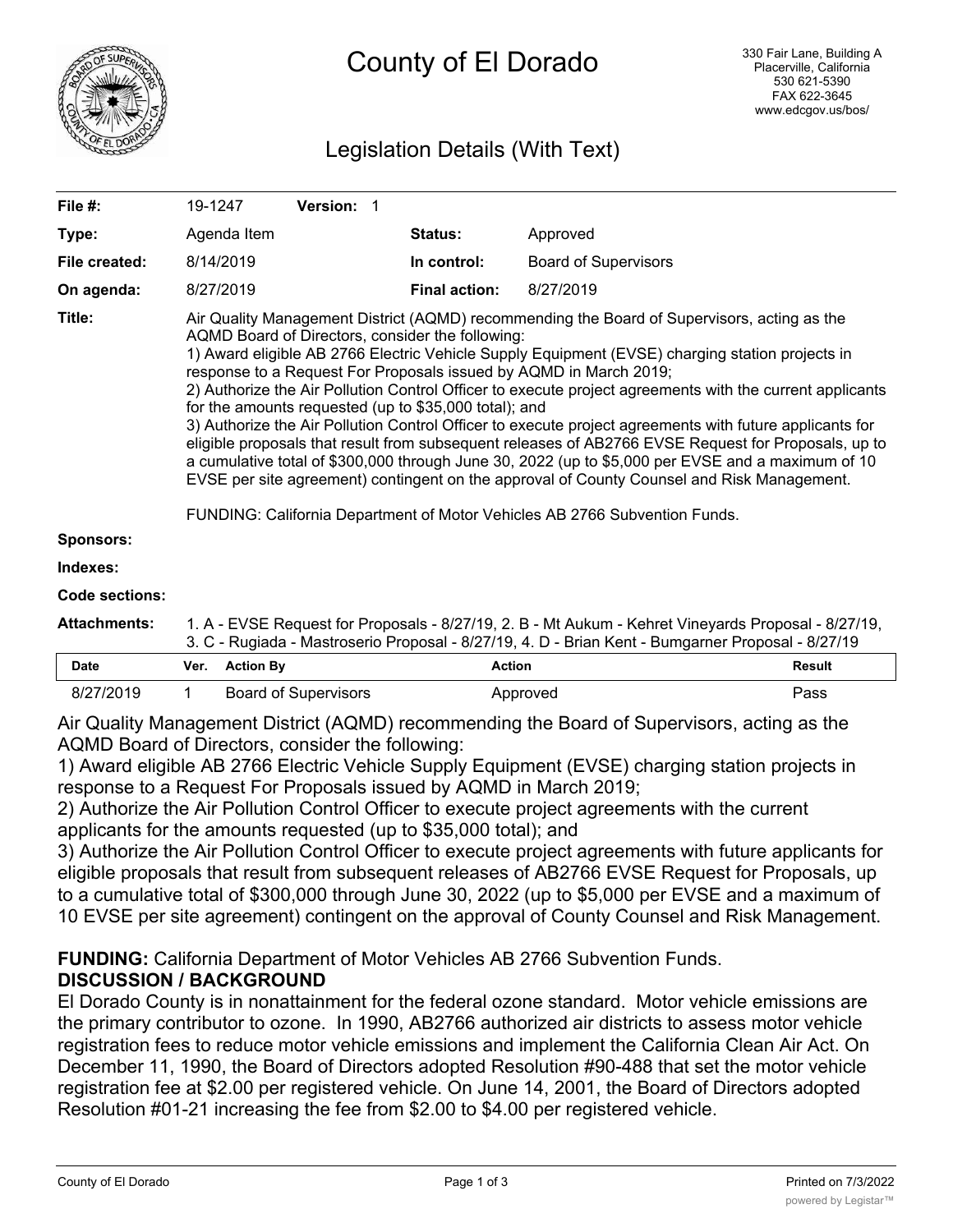On January 9, 2019, AQMD released a Request for Proposals (RFP) for EVSE projects to be implemented during 2019, and AQMD staff conducted outreach activities to make businesses aware of the funding opportunity. Three (3) proposals were received. The proposals were evaluated for eligibility and cost effectiveness. All proposed projects were determined to be eligible. Projects requested are:

1) Mount Aukum Winery / Kehret Vineyards - 2 EVSE - estimated cost: \$9,770.00 (agreement will fund actual final costs up to \$10,000)

2) Rugiada Winery / Mastroserio Winery - 3 EVSE - estimated cost: \$9,490.00 (agreement will fund actual final costs up to \$15,000)

3) Brian Kent, Inc. / Bumgarner Winery - 2 EVSE - estimated cost: \$8,278.12 (agreement will fund actual final costs up to \$10,000)

These locations are ideal for this funding opportunity. They would provide a much-needed placement of EVSE in the south County and create locations for tourists to "top off" their zero emission electric vehicles while visiting and patronizing these businesses. As more chargers become available in "destination locations" in the County, such as these, the opportunity for electric car owners in Sacramento and other areas to visit our County (and County businesses) increases. In exchange for receiving EVSE funding, these businesses are agreeing to provide electricity free of charge to their customers for five years.

To solicit additional proposals and make funding available in a timely manner, AQMD plans to release additional RFPs for AB2766 funded EVSE projects with approximately 3 month proposal periods. We request that the Board authorize the Air Pollution Control Officer to execute future agreements for eligible projects through June 30, 2022, up to a cumulative total of \$300,000 of awarded funding, of which \$100,000 is the amount budgeted in the FY 2019-20 budget for this program. County Counsel and Risk Management would still review and approve any funding agreement.

### **ALTERNATIVES**

The Board could decide not to award one or all of the proposed projects. This alternative would require the AB2766 funds be allocated for other motor vehicle emission reduction activities.

Additionally, the Board could decide not to authorize the Air Pollution Control Officer to execute future agreements for the AB2766 EVSE RFPs, which would require that the District return to the Board for each potential EVSE funding amount based on received proposals.

#### **PRIOR BOARD ACTION**

On June 6, 2017, the Board approved a request to award two (2) EVSE projects that resulted from an RFP issued by AQMD in March 2017, as well as authorized the APCO to award additional EVSE projects in FY 2017-18 and FY 2018-19 up to a cumulative total of \$175,000.

#### **OTHER DEPARTMENT / AGENCY INVOLVEMENT**

N/A

#### **CAO RECOMMENDATION / COMMENTS**

It is recommended that the Board approve this item.

#### **FINANCIAL IMPACT**

The total amount of AB2766 funds requested for the three proposed projects is a maximum of